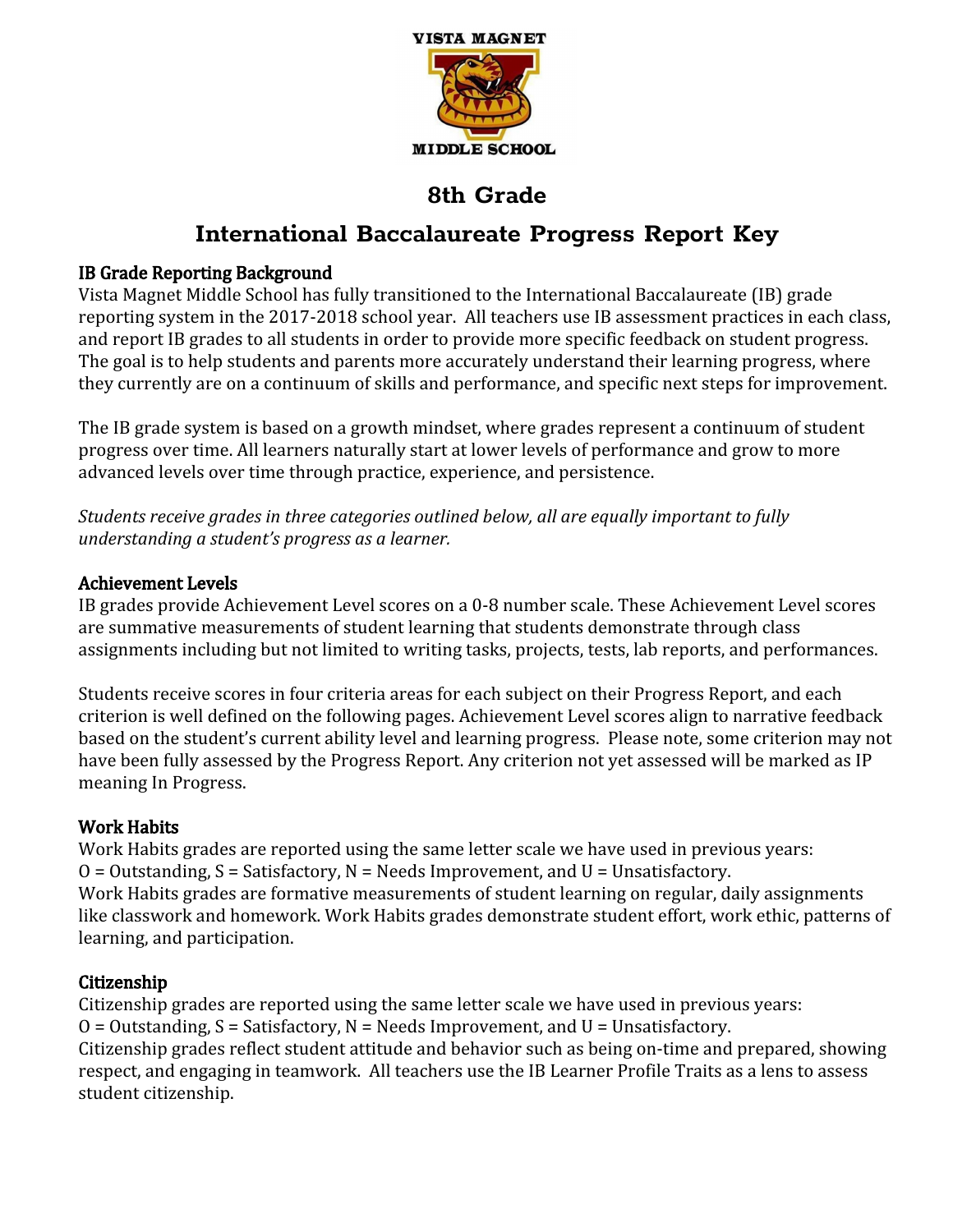## **International Baccalaureate Progress Report Key**

## **Sciences**

## **IB Criteria**

## **Criterion A: Knowing and Understanding**

Students will:

i. **describe** scientific knowledge

ii. **apply** scientific knowledge and understanding to solve problems set in familiar and unfamiliar situations iii. analyze information to make scientifically supported judgments.

## **Criterion B: Inquiring and Designing**

Students will:

i. **describe** a problem or question to be tested by a scientific investigation

ii. **outline** a testable hypothesis and explain it **using** scientific reasoning

iii. **describe** how to manipulate the variables, and **describe** how data will be collected

iv. **design** scientific investigations.

## **Criterion C: Processing and Evaluating**

Students will:

i. **present** collected and transformed data

ii. **interpret** data and **describe** results using scientific reasoning

iii. **discuss** the validity of a hypothesis based on the outcome of the scientific investigation

iv. **discuss** the validity of the method

v. **describe** improvements or extensions to the method.

### **Criterion D: Reflections on the impact of Science**

Students will:

i. **describe** the ways in which science is applied and used to address a specific problem or issue

ii. **discuss and** analyze the various implications of using science and its application in solving a specific problem or issue

iii. **apply** scientific language effectively

iv. **document** the work of others and sources of information used.

| <b>Achievement Level</b> | <b>Student Performance</b>                                                        |
|--------------------------|-----------------------------------------------------------------------------------|
| $7 - 8$                  | <b>Excellent</b>                                                                  |
| $5 - 6$                  | <b>Substantial</b>                                                                |
| $3 - 4$                  | Adequate                                                                          |
| $1 - 2$                  | Limited                                                                           |
|                          | The student <b>does not</b> reach a standard described by any of the descriptors. |

## **IB Sciences Glossary**

**Apply:** Use knowledge and understanding in response to a given situation or real circumstances. Use an idea, equation, principle, theory or law in relation to a given problem or issue. (See also "Use".)

**Describe**: Give a detailed account or picture of a situation, event, pattern or process.

**Design**: Produce a plan, simulation or model.

**Discuss**: Offer a considered and balanced review that includes a range of arguments, factors or hypotheses. Opinions or conclusions should be presented clearly and supported by appropriate evidence.

- **Document**: Credit sources of information used by referencing (or citing) following a recognized referencing system.
- **Interpret**: Use knowledge and understanding to recognize trends and draw conclusions from given information.

**Outline:** Give a brief account or summary

**Present**: Offer for display, observation, examination or consideration.

**Use**: Apply knowledge or rules to put theory into practice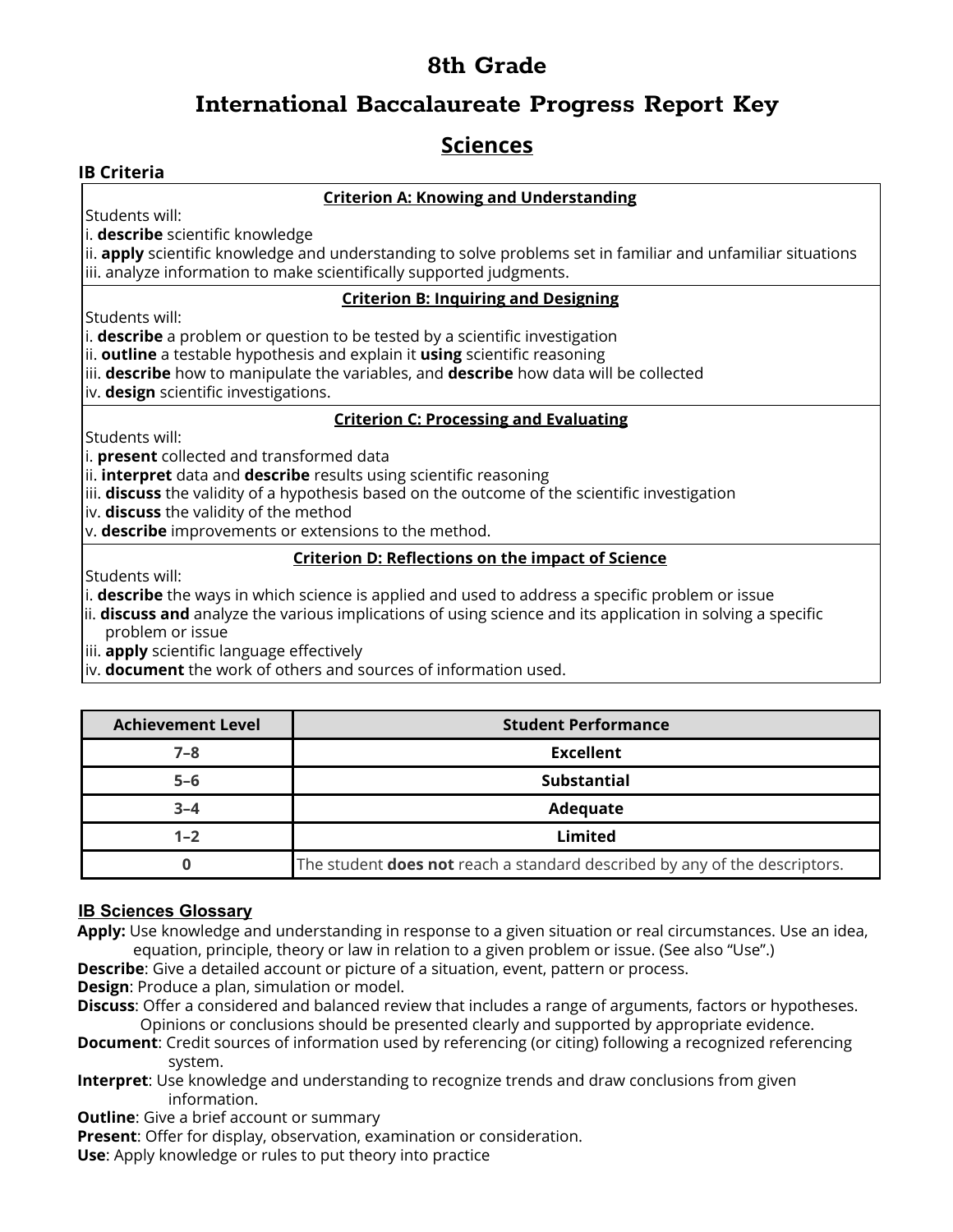# **International Baccalaureate Progress Report Key**

# **Mathematics**

## **IB Criteria**

## **Criterion A: Knowing and Understanding**

Students will:

i. **select** appropriate mathematics when solving problems in both familiar and unfamiliar situations ii. **apply** the selected mathematics successfully when solving problems iii. **solve** problems correctly in a variety of contexts.

### **Criterion B: Investigating Patterns**

Students will:

i. **select** and **apply** mathematical problem-solving techniques to discover complex patterns ii. **describe** patterns as relationships and/or general rules consistent with findings iii. **verify** and **justify** relationships and/or general rules.

### **Criterion C: Communicating**

Students will:

i. **use** appropriate mathematical language (notation, symbols and terminology) in both oral and written explanations

ii. **use** appropriate forms of mathematical representation to present information

iii. move between different forms of mathematical representation

iv. communicate complete and coherent mathematical lines of reasoning

v. **organize** information using a logical structure.

### **Criterion D: Applying Mathematics in Real-Life Contexts**

Students will:

i. **identify** relevant elements of authentic real-life situations

ii. **select** appropriate mathematical strategies when solving authentic real-life situations

iii. **apply** the selected mathematical strategies successfully to reach a solution

iv. **explain** the degree of accuracy of a solution

v. **explain** whether a solution makes sense in the context of the authentic real-life situation.

| <b>Achievement Level</b> | <b>Student Performance</b>                                                        |
|--------------------------|-----------------------------------------------------------------------------------|
| $7 - 8$                  | <b>Excellent</b>                                                                  |
| $5 - 6$                  | <b>Substantial</b>                                                                |
| $3 - 4$                  | Adequate                                                                          |
| $1 - 2$                  | Limited                                                                           |
|                          | The student <b>does not</b> reach a standard described by any of the descriptors. |

## **IB Mathematics Glossary**

**Apply:** Use knowledge and understanding in response to a given situation or real circumstances. Use an idea, equation, principle, theory or law in relation to a given problem or issue. (See also "Use".)

**Describe**: Give a detailed account or picture of a situation, event, pattern or process.

**Explain**: Give a detailed account including reasons or causes.

**Identify**: Provide an answer from a number of possibilities. Recognize and state briefly a distinguishing fact or feature.

**Justify**: Give valid reasons or evidence to support an answer or conclusion.

**Organize**: Put ideas and information into a proper or systematic order.

**Select**: Choose from a list or group.

**Solve**: Obtain the answer(s) using algebraic and/or numerical and/or graphical methods. **Use**: Apply knowledge or rules to put theory into practice.

**Verify**: Provide evidence that validates the result.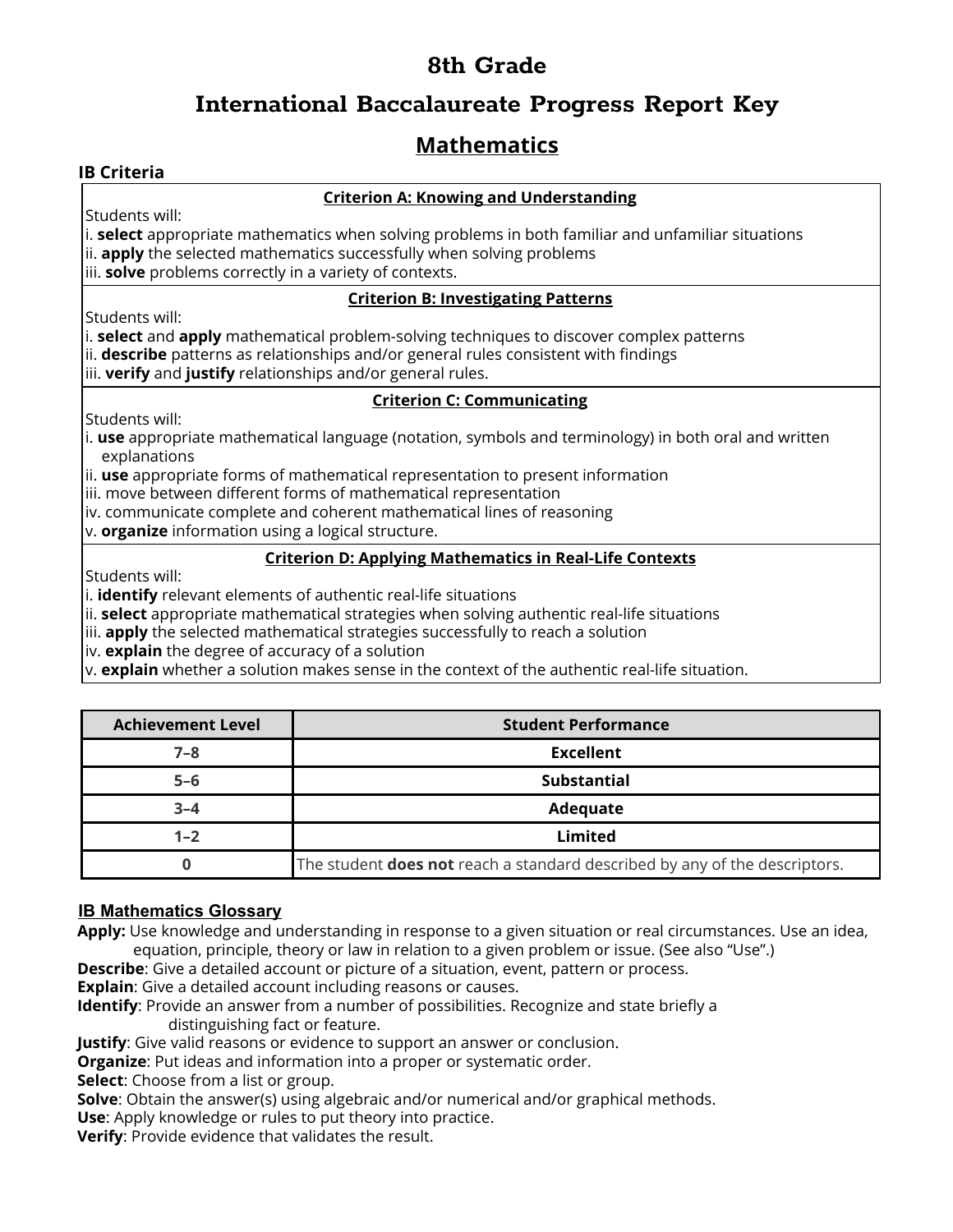# **International Baccalaureate Progress Report Key**

# **Language & Literature**

## **IB Criteria**

## **Criterion A: Analyzing**

Students will:

i. **identify** and explain the content, context, language, structure, technique and style of text(s) and the relationship among texts

ii. **identify** and explain the effects of the creator's choices on an audience

iii. **justify** opinions and ideas, using examples, explanations and terminology

iv. **interpret** similarities and differences in features within and between genres and texts.

#### **Criterion B: Organizing**

Students will:

i. employ organizational structures that serve the context and intention

ii. **organize** opinions and ideas in a coherent and logical manner

iii. **use** referencing and formatting tools to **create** a presentation style suitable to the context and intention.

### **Criterion C: Producing Text**

Students will:

i. produce texts that demonstrate thought, imagination and sensitivity, while **exploring** and considering new perspectives and ideas arising from personal engagement with the creative process

ii. make stylistic choices in terms of linguistic, literary and visual devices, demonstrating awareness of impact on an audience

iii. **select** relevant details and examples to develop ideas.

### **Criterion D: Using Language**

Students will:

i. **use** appropriate and varied vocabulary, sentence structures and forms of expression

ii. write and speak in an appropriate register and style

iii. **use** correct grammar, syntax and punctuation

iv. spell (alphabetic languages), write (character languages) and pronounce with accuracy

v. **use** appropriate non-verbal communication techniques.

| <b>Achievement Level</b> | <b>Student Performance</b>                                                        |
|--------------------------|-----------------------------------------------------------------------------------|
| $7 - 8$                  | <b>Excellent</b>                                                                  |
| $5 - 6$                  | <b>Substantial</b>                                                                |
| $3 - 4$                  | Adequate                                                                          |
| $1 - 2$                  | Limited                                                                           |
|                          | The student <b>does not</b> reach a standard described by any of the descriptors. |

### **IB Language & Literature Glossary**

**Create:** Evolve from one's own thought or imagination, as a work or an invention.

**Explore:** Undertake a systematic process of discovery.

**Identify:** Provide an answer from a number of possibilities. Recognize and state briefly a distinguishing fact or feature.

**Interpret:** Use knowledge and understanding to recognize trends and draw conclusions from given information.

**Justify:** Give valid reasons or evidence to support an answer or conclusion.

**Organize:** Put ideas and information into a proper or systematic order; give structure to a text.

**Select:** Choose from a list or group.

**Use:** Apply knowledge or rules to put theory into practice.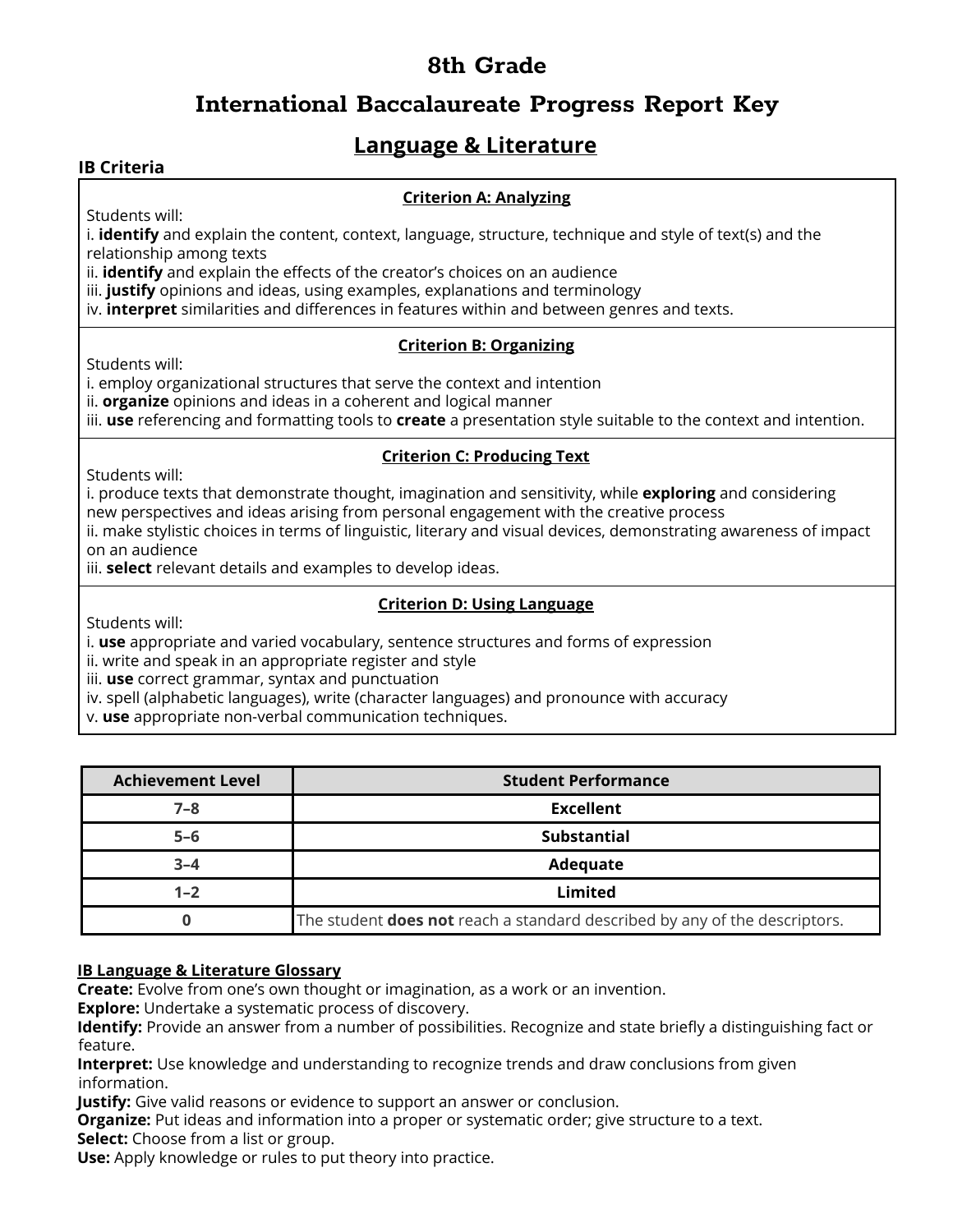## **International Baccalaureate Progress Report Key**

# **Individuals & Societies**

## **IB Criteria**

## **Criterion A: Knowing and Understanding**

Students will:

i. **use** a range of terminology in context

ii. **demonstrate** knowledge and understanding of subject-specific content and concepts, through descriptions, explanations and examples.

### **Criterion B: Investigating**

Students will:

i. **formulate/**choose a clear and focused research question, **explaining** its relevance

- ii. **formulate** and follow an action plan to **investigate** a research question
- iii. **use** methods to collect and record relevant information

iv. **evaluate** the process and results of the investigation, with guidance.

### **Criterion C: Communicating**

Students will:

i. communicate information and ideas in a way that is appropriate for the audience and purpose

- ii. structure information and ideas according to the task instructions
- iii. create a reference list and cite sources of information.

## **Criterion D: Thinking Critically**

Students will:

i. **analyze** concepts, issues, models, visual representation and/or theories

ii. **summarize** information to make valid, well-supported arguments

iii. **analyze** a range of sources/data in terms of origin and purpose, recognizing value and limitations

iv. recognize different perspectives and **explain** their implications.

| <b>Achievement Level</b> | <b>Student Performance</b>                                                        |
|--------------------------|-----------------------------------------------------------------------------------|
| $7 - 8$                  | <b>Excellent</b>                                                                  |
| $5 - 6$                  | Substantial                                                                       |
| $3 - 4$                  | Adequate                                                                          |
| $1 - 2$                  | Limited                                                                           |
|                          | The student <b>does not</b> reach a standard described by any of the descriptors. |

## **IB Individuals & Societies Glossary**

**Analyze:** Break down in order to bring out the essential elements or structure. (To identify

parts and relationships, and to interpret information to reach conclusions.)

**Demonstrate:** Make clear by reasoning or evidence, illustrating with examples or practical application.

**Evaluate:** Make an appraisal by weighing up the strengths and limitations.

**Explain:** Give a detailed account including reasons or causes (see also "Justify").

Explore Undertake a systematic process of discovery.

**Formulate:** Express precisely and systematically the relevant concept(s) or argument(s).

**Investigate :**Observe, study or make a detailed and systematic examination, in order to establish facts and reach new conclusions.

**Summarize:** Abstract a general theme or major point(s).

Synthesize Combine different ideas in order to create new understanding.

**Use:** Apply knowledge or rules to put theory into practice.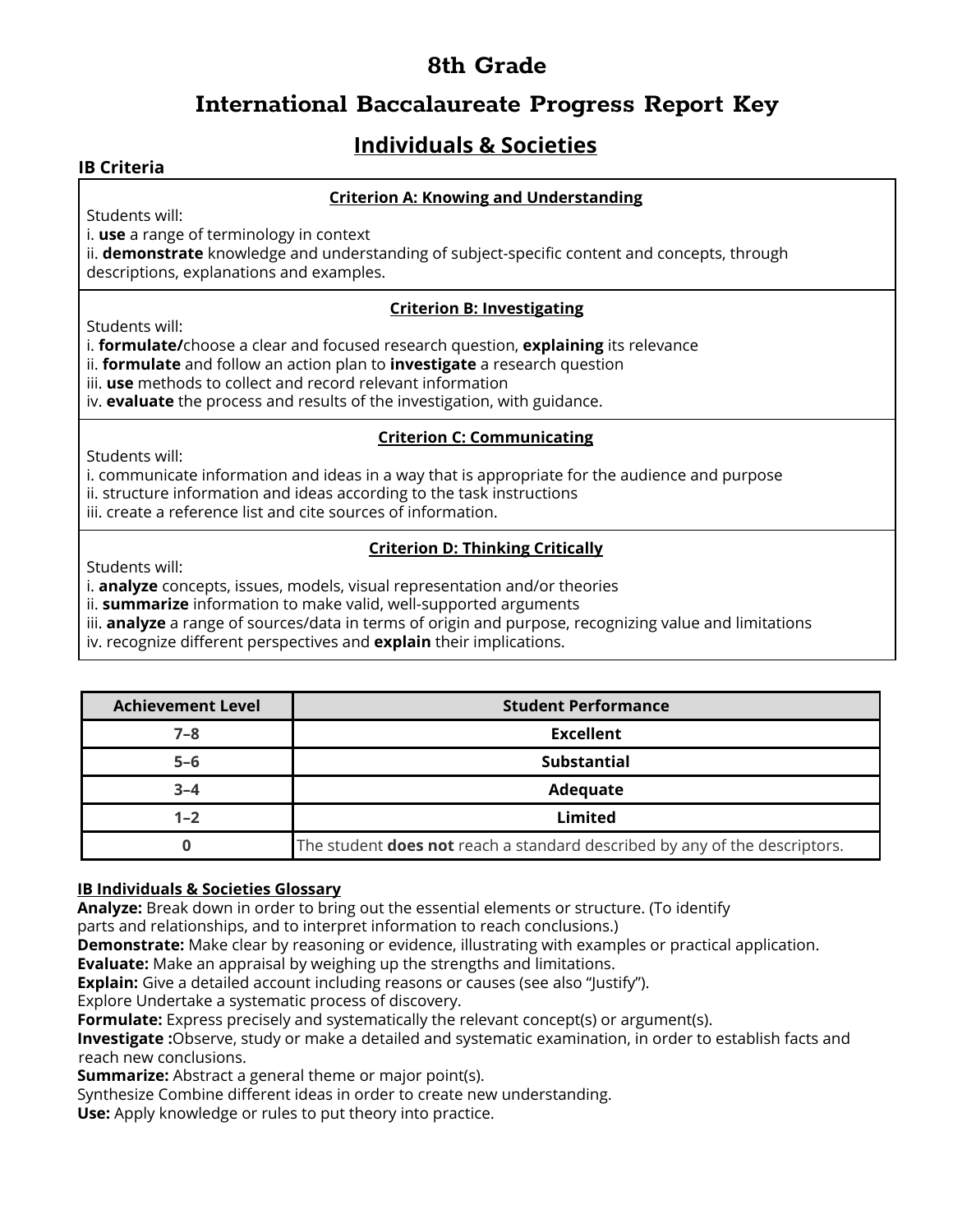# **International Baccalaureate Progress Report Key**

# **Physical Education and Health**

## **IB Criteria**

### **Criterion A: Knowing and Understanding**

Students will:

i. **describe** physical and health education factual, procedural and conceptual knowledge

ii. **apply** physical and health education knowledge to explain issues and solve problems set in familiar and unfamiliar situations

iii. **apply** physical and health terminology effectively to communicate understanding.

## **Criterion B: Planning for Performance**

Students will:

i. design **and explain** a plan for improving physical performance and health ii. **explain** the effectiveness of a plan based on the outcome.

#### **Criterion C: Applying and Performing**

Students will:

i. **demonstrate and apply** a range of skills and techniques

ii. **demonstrate and apply** a range of strategies and movement concepts

iii. **outline and apply** information to perform effectively.

#### **Criterion D: Reflecting and Improving Performance**

Students will:

i. **describe and demonstrate** strategies to enhance interpersonal skills

ii. **outline** goals and **apply** strategies to enhance performance

iii. **explain and evaluate** performance.

### **IB Achievement Levels**

| <b>Achievement Level</b> | <b>Student Performance</b>                                                        |
|--------------------------|-----------------------------------------------------------------------------------|
| $7 - 8$                  | <b>Excellent</b>                                                                  |
| $5 - 6$                  | <b>Substantial</b>                                                                |
| $3 - 4$                  | Adequate                                                                          |
| $1 - 2$                  | Limited                                                                           |
|                          | The student <b>does not</b> reach a standard described by any of the descriptors. |

## **IB Physical Education and Health Glossary**

**Apply**: Use an idea, equations, principle, theory or law in relation to a given problem or issue. **Demonstrate**: Make clear by reasoning or evidence, illustrating with examples or practical application. **Describe**: Give a detailed account or picture of a situation, event, pattern or process. **Evaluate**: Make an appraisal by weighing up the strengths and limitations. **Explain**: Give a detailed account including reasons or causes. **Outline:** Give a brief account or summary.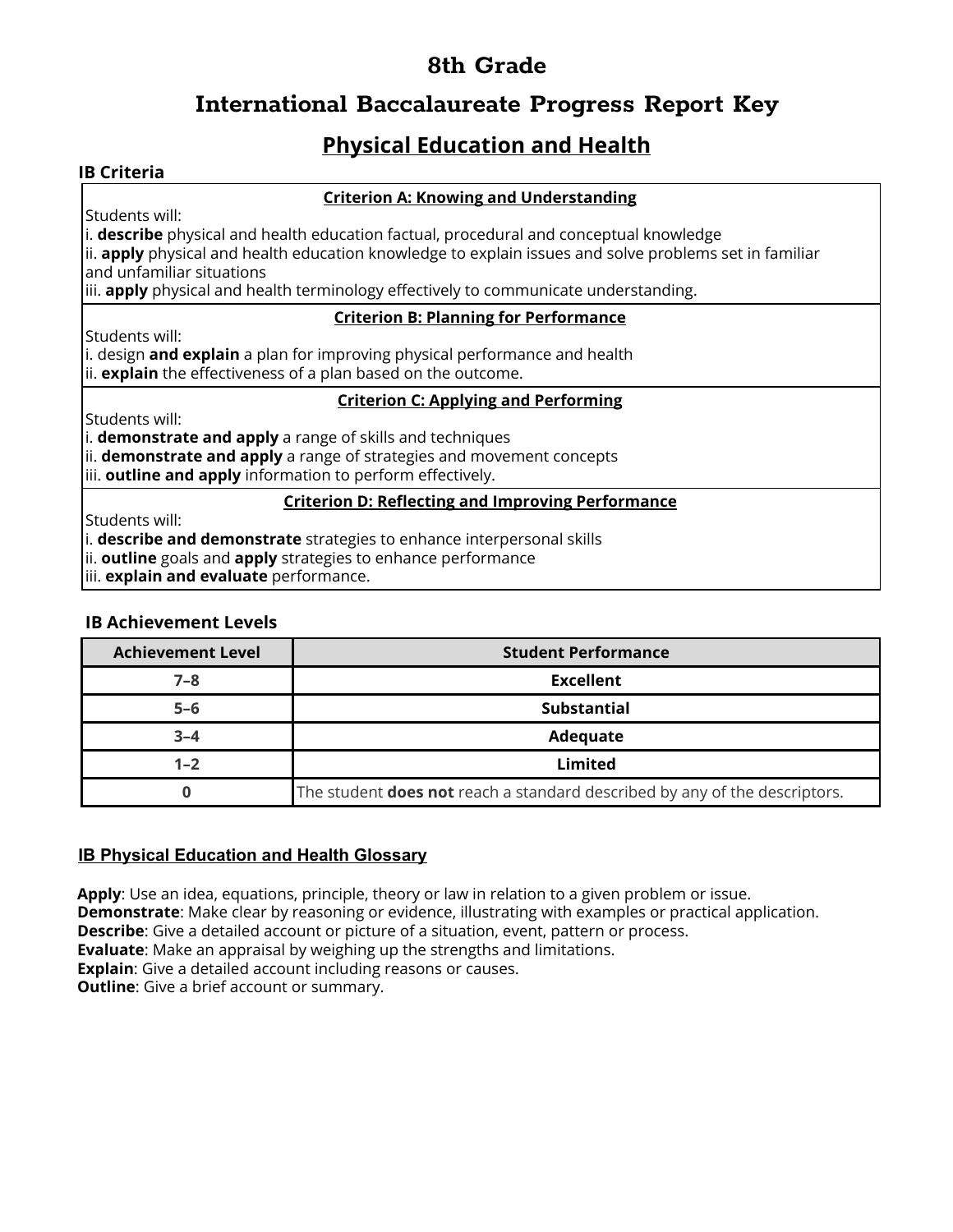# **International Baccalaureate Progress Report Key**

## **Arts**

## **IB Criteria**

### **Criterion A: Knowing and Understanding**

Students will:

i. **demonstrate** knowledge of the art form studied, including concepts, processes, and the use of appropriate language

ii. **demonstrate** knowledge of the role of the art form in original or displaced contexts

iii. **use** acquired knowledge to inform their artwork.

## **Criterion B: Developing Skills**

Students will:

i. **demonstrate** the acquisition and development of the skills and techniques of the art form studied ii. **demonstrate** the application of skills and techniques to create, perform and/or present art.

### **Criterion C: Thinking Creatively**

Students will:

i. **outline** a clear and feasible artistic intention

ii. **outline** alternatives, perspectives, and imaginative solutions

iii. **demonstrate** the exploration of ideas through the developmental process to a point of realization.

## **Criterion D: Responding**

Students will:

i. **outline** connections and transfer learning to new settings

ii. **create** an artistic response inspired by the world around them

iii. **evaluate** the artwork of self and others.

| <b>Achievement Level</b> | <b>Student Performance</b>                                                        |
|--------------------------|-----------------------------------------------------------------------------------|
| $7 - 8$                  | <b>Excellent</b>                                                                  |
| $5 - 6$                  | <b>Substantial</b>                                                                |
| $3 - 4$                  | Adequate                                                                          |
| $1 - 2$                  | <b>Limited</b>                                                                    |
|                          | The student <b>does not</b> reach a standard described by any of the descriptors. |

### **IB Arts Glossary**

**Create:** Evolve from one's own thought or imagination, as a work or an invention.

**Demonstrate**: Make clear by reasoning or evidence, illustrating with examples or practical application. **Evaluate**: Make an appraisal by weighing up the strengths and limitations. (See also "Critique".) **Outline:** Give a brief account or summary.

**Use**: Apply knowledge or rules to put theory into practice.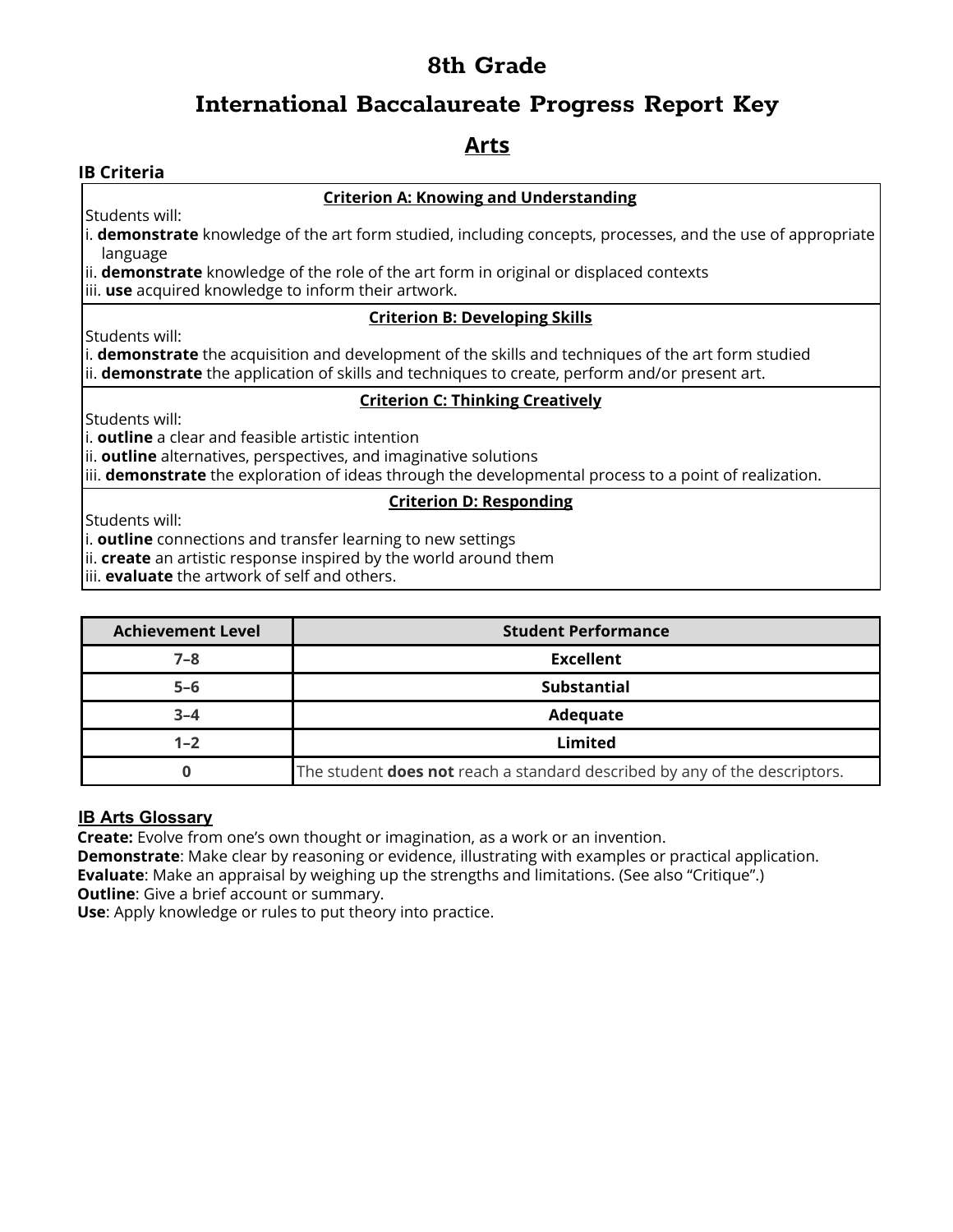# **International Baccalaureate Progress Report Key**

# **Language Acquisition - Phase 1**

## **IB Criteria**

## **Criterion A: Comprehending Spoken and Visual Text**

Students will:

i. **identify** basic facts, messages, main ideas and supporting details

ii. recognize basic conventions

iii. engage with the spoken and visual text by **identifying** ideas, opinions and attitudes and by making a personal response to the text.

### **Criterion B: Comprehending Written and Visual Text**

Students will:

i. **identify** basic facts, messages, main ideas and supporting details

ii. recognize basic aspects of format and style, and author's purpose for writing

iii. engage with the written and visual text by identifying ideas, opinions and attitudes and by making a personal response to the text.

#### **Criterion C: Communicating in Response to Spoken and/or Written and/or Visual Text**

Students will:

i. respond appropriately to simple short phrases

ii. interact in simple and rehearsed exchanges, using verbal and non-verbal language

iii. **use** basic phrases to communicate ideas, feelings and information on a variety of aspects of everyday topics

iv. communicate with a sense of audience.

### **Criterion D: Using Language in Spoken and/or Written Form**

Students will:

i. write and/or speak using a basic range of vocabulary, grammatical structures and conventions; when speaking, **use** clear pronunciation and intonation

ii. **organize** information and ideas and **use** a range of basic cohesive devices

iii. **use** language to suit the context.

| <b>Achievement Level</b> | <b>Student Performance</b>                                                        |
|--------------------------|-----------------------------------------------------------------------------------|
| $7 - 8$                  | <b>Excellent</b>                                                                  |
| $5 - 6$                  | <b>Substantial</b>                                                                |
| $3 - 4$                  | Adequate                                                                          |
| $1 - 2$                  | Limited                                                                           |
|                          | The student <b>does not</b> reach a standard described by any of the descriptors. |

### **IB Language Acquisition Glossary**

**Identify:** Provide an answer from a number of possibilities. Recognize and state briefly a distinguishing fact or feature.

**Organize:** Put ideas and information into a proper or systematic order; give structure to a text. **Use:** Apply knowledge or rules to put theory into practice.